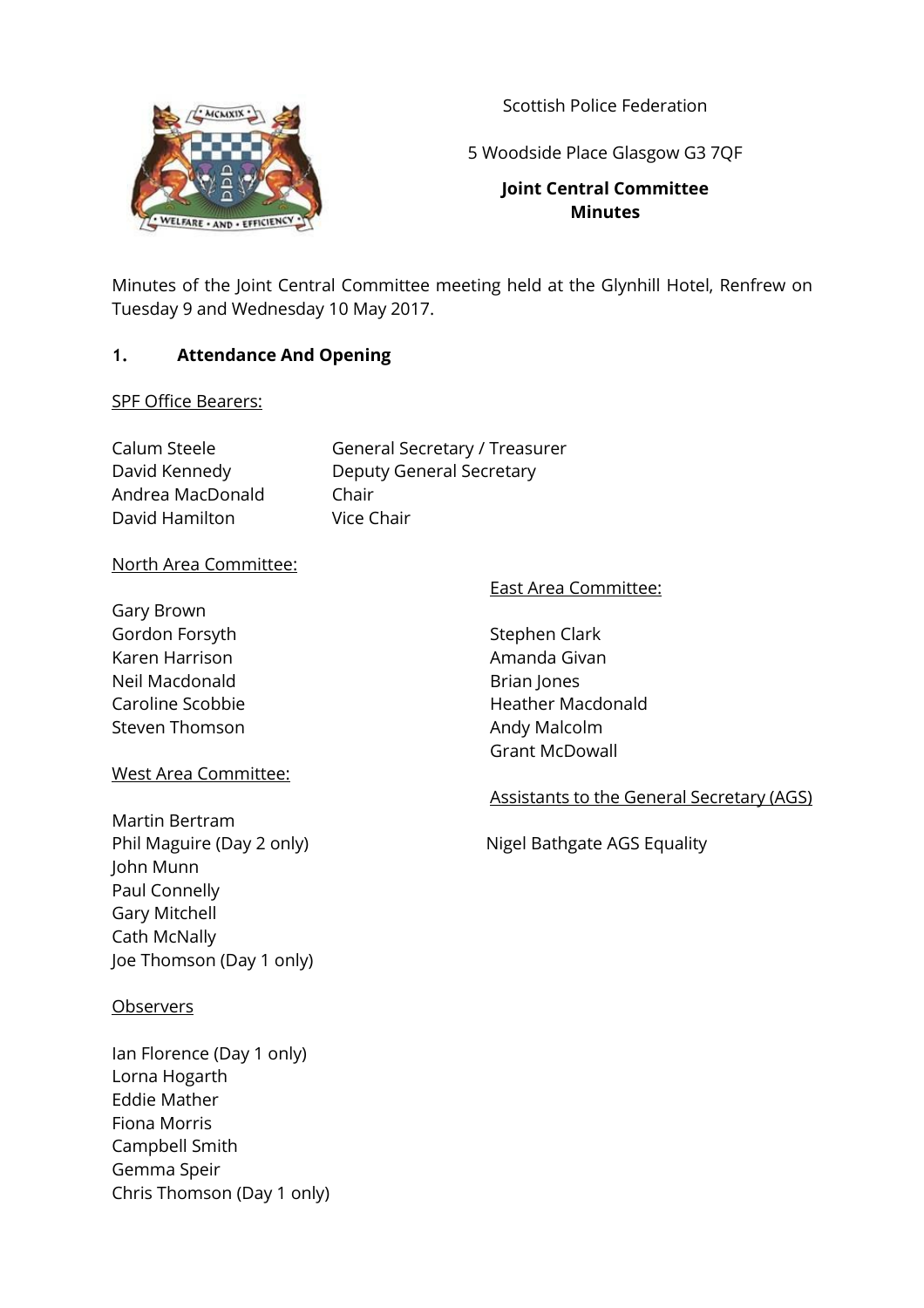#### Also in attendance

| Mike McEwan      | <b>British Transport Police</b> |
|------------------|---------------------------------|
| Doug Keil        | <b>Business Manager</b>         |
| Lesley Stevenson | <b>Business Administrator</b>   |

Apologies were received from Malcolm Macdonald and Neil Cameron. They were replaced by Gary Mitchell and Gary Brown respectively. Cath McNally replaced Phil Maguire on Day 1 and Joe Thomson on Day 2.

The Chair opened the meeting, thanked everyone for their attendance and invited all to take an active part.

#### **2 Minute Of Previous Meeting**

The Minute of the previous meeting had been circulated with JCC Circular 15 of 2017 and was accepted as a true record.

### **3 Election of Assistant to the General Secretary (H&S)**

Brian Jones was the only candidate who applied for this post and after being formally nominated and seconded was duly elected. The Chair said that this now created a vacancy for the East Area Chair and said that an election would be held at the EAC Quarterly meeting on 7 June 2017.

The Chair gave thanks to former AGS (H&S) Peter Jones, for his contribution to the SPF over the years and said she wished him well for the future.

#### **4 Legal Advice And Assistance**

The Deputy General Secretary informed the Committee that since the last JCC there had been 75 new cases; 10 criminal legal defence cases on duty and 10 off duty, 3 personal injury cases on duty and 5 off duty, 4 employment disputes, 6 misconduct cases, 10 RTAs on duty and 3 off duty, 4 FAI cases, 2 CICA cases, 6 contract disputes, 2 civil legal defence cases and 10 other cases.

#### **Allard & Others v Devon and Cornwall**

The Deputy General Secretary said that he had attended a meeting with the Police Service of Scotland (PSoS) the previous week. He said he required examples from CHIS handlers' and the Committee discussed a timeline and a plan of action.

#### **Holiday Pay Claim**

The Deputy General Secretary reported that this issue was ongoing and gave an update on the history of this matter. He said the cases were not affected by time bar and that negotiations were ongoing in PNB which could impact and that certain other legal cases could be relevant.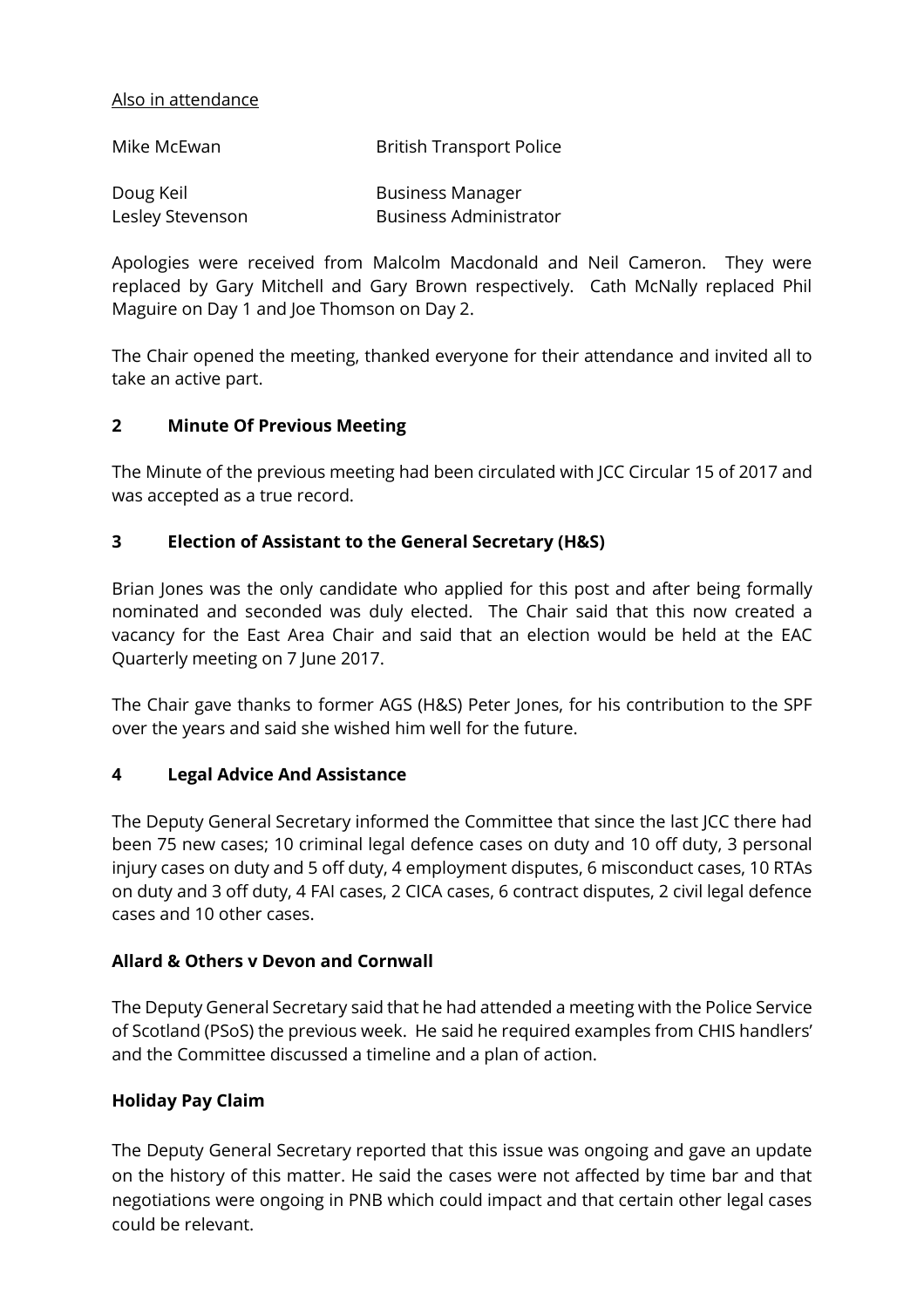### **Held in Reserve**

The Deputy General Secretary reported that a decision was still awaited on the case that was heard at the Court of Session in December 2016.

The General Secretary advised that at the PNB, the Staff Side had been awaiting the outcome of this matter prior to settling on overnight allowances. He opined that given the passage of time without a judgement that the SPF should support a move to resolve the issue regardless. After much discussion, the Committee agreed.

Gordon Forsyth made an appeal on behalf of a North Area member whose application for legal advice/assistance had been rejected. After discussion the Committee rejected the appeal.

## **5 PNB**

The General Secretary told the Committee that there had been no PNB meetings since the JCC last met. The next PNB meeting was scheduled for 13 June. A Technical Working Group meeting was scheduled for 23 May and the General Secretary and Vice Chair would attend.

The General Secretary reported on the considerations of the Staff Side on the subject of the police pay award for 2017. He sought the Committees views on the matters under consideration and in particular whether given the gulf between public sector financing and member expectations, the considerations were the correct ones.

He reminded the Committee that whilst their views were of the utmost importance, Staff Side had to consider the best outcome for all ranks. This was accepted by the Members.

A lengthy discussion on the subject ensued following which the Committee endorsed the approach being proposed.

#### **6 Pensions**

The General Secretary reported that there had been no meetings of the Scheme Advisory Board since the last meeting. The UK Police Pensions Consultative Forum (UKPPCF) had met the previous day in Victoria Quay, Edinburgh.

He further reported that Staff Side had written to Scottish Ministers to seek formal removal of the 2.25 limit on maximum commutation. He advised that the position in England & Wales was that the limit had been removed but was subject to application at the discretion of the Chief Constable. In effect this created a difficulty in that long term pension considerations were being distorted due to short term revenue challenges.

He said that discussions continued about the 1987 pension scheme, relative to the 13 weeks' enhanced payment not applying for the CARE scheme although it was worth noting that the Home Office considered there were alternative arrangements to deal with in the 2015 scheme albeit they weren't identical.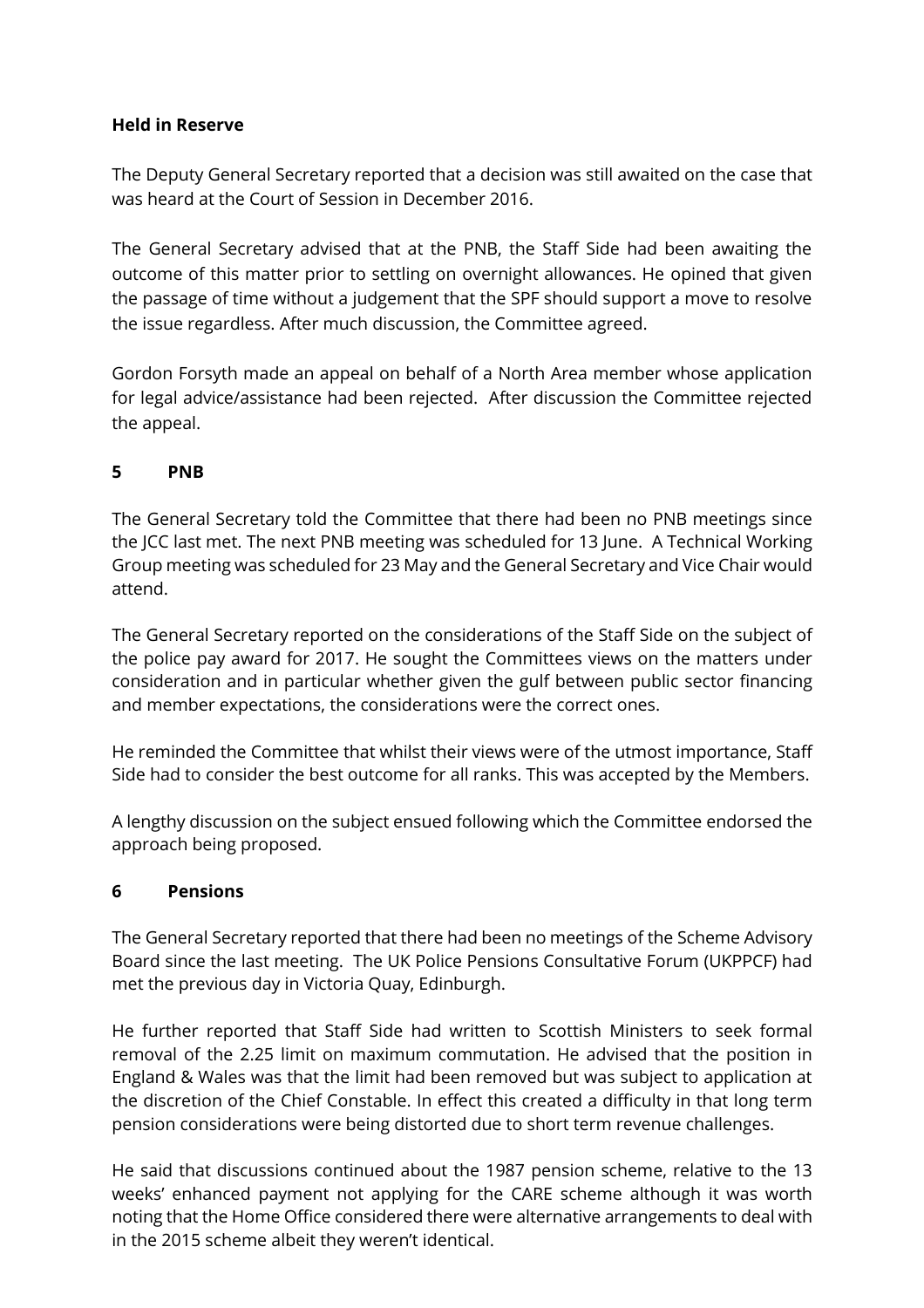The General Secretary advised the Committee that at the UKPPCF meeting he identified an anomalous provision that could result in officers retiring on ill health being subject to in year annual allowance charges. He highlighted to the Committee that in his opinion this fundamentally undermined the intentions behind ill health benefits and would pursue this further.

The Committee also discussed the SPPA, Injury Benefits, pensions' calculator, pension dashboard, forfeiture, auto enrolment and fixed protection.

The Vice Chair gave an update on a Pensions Board meeting that he and the Business Manager had attended on 8 March. Amongst the items discussed were the calculator and guidance notes which had received positive feedback; annual benefit statements, auto enrolment and medicals.

It was noted that the Vice Chair, Business Manager and Andrew Barker had been given a further year's extension on the pension board.

# **7 Scottish Police Consultative Forum (SPCF)**

The last meeting had been held on 22 February. The Chair updated the Committee on the meeting and said that amongst the items discussed were the 2026 Project, the Inspecting Ranks Review, Pathways to Policing and the Equal Pay Audit.

The General Secretary advised the Committee that the Chairman of the SPCF had expressed concern that very little consultation in respect of the 2026 project in particular was being undertaken through the forum.

The next meeting is scheduled for 13 June.

## **8 Scottish Police Authority (SPA)**

The General Secretary reported that there had been no meetings of this group since the last JCC. He said that the HMICS Assurance Review would be commencing in the autumn. The Chair had received a letter from HMICS in respect of the assurance review and a response was being prepared.

It was reported that the Chair and Vice Chair had attended a meeting of the People Committee relative to Health & Wellbeing. The Vice Chair said good progress was being made through this Group and said it provided a genuine opportunity for any issues to be fed into the SPA and Wellbeing Group.

It was noted that the Chair and Deputy General Secretary met with the SPF Chief Executive and the main issue discussed was the 2026 Project.

The Vice Chair told the Committee that the occupational health provision was due for renewal in 2018. He said that anyone having problems should address them with Steve Simpson or Lynn Robertson. The Committee discussed the problems with occupational health, in particular self-referrals and the Vice Chair said that a dip-sampling exercise had been requested by DCC Livingstone.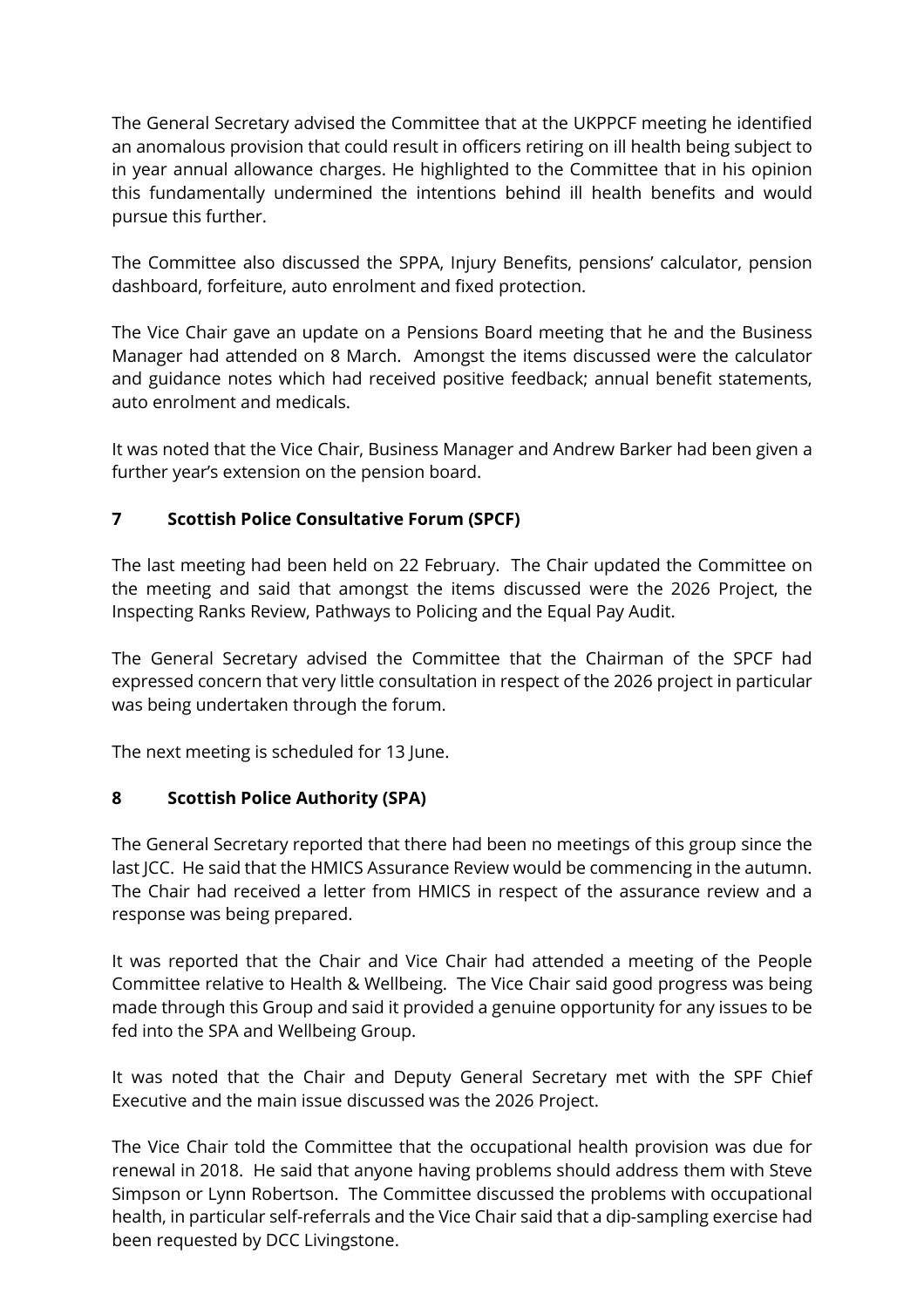## **9 Scottish Police Budget & Finance**

The General Secretary told the Committee that the 2026 public consultation had closed the previous day and the outcome was awaited. The Committee approved expenditure to engage another PHD student to work with Professor Linda Duxbury if required.

### **10 Local Negotiating Consultative Committees (LNCCs)**

Grant McDowall gave an update on the EAC LNCC and said it had met the previous week. He expressed concerns about the current structure and this was echoed by other areas.

Steve Thomson said the NAC LNCC recently met and said matters discussed there were mainly related to custody.

Martin Bertram said that the WAC LNCC discussed how closure of custody suites and staff having to travel, was having a negative impact on them. It was noted that up to 5 rerostered rest days were currently being banked. It was agreed that the Deputy General Secretary would speak to ACC Mark Williams about this matter and it could be raised at the Working Practices Review Group the following Monday.

The Committee discussed a proposal for a new structure for LNCCs; all Force ACCs, Chairs/Secretaries from each Area, one from OSD and one from SCD. It would be put to the JNCC later in the month.

## **11 Joint Negotiating Consultative Committee (JNCC)**

It was reported that the last meeting was held on 14 February and was chaired by DCC Livingstone. Amongst the items discussed was the Exit Survey and a centralised application process for flexible working which was expected to begin in the near future.

Concerns were expressed about the number of probationers not joining the pension scheme. The Committee discussed this matter and it was noted that the Deputy General Secretary and the Vice Chair were working with Martis Media to see if additional promotional materials could assist in this regard.

In addition, the members of the Police Pensions Practitioners Group had developed a number of proposals to help address this issue.

The Committee discussed the Standard Operating Procedures (SOPs) Review and noted that Chief Superintendent Angela McLaren was now responsible for them.

Other items discussed were the police funding gap, payrolls, rates of pay for overtime, differences in payments for allowances, buy back of toil and maternity leave,

The Vice Chair said that both he and the Deputy General Secretary were meeting Chief Superintendent Alan Speirs later that week to progress the issue of Post Incident Procedures for critical incidents. This matter will be discussed at the Full Time Office Bearer's meeting in June.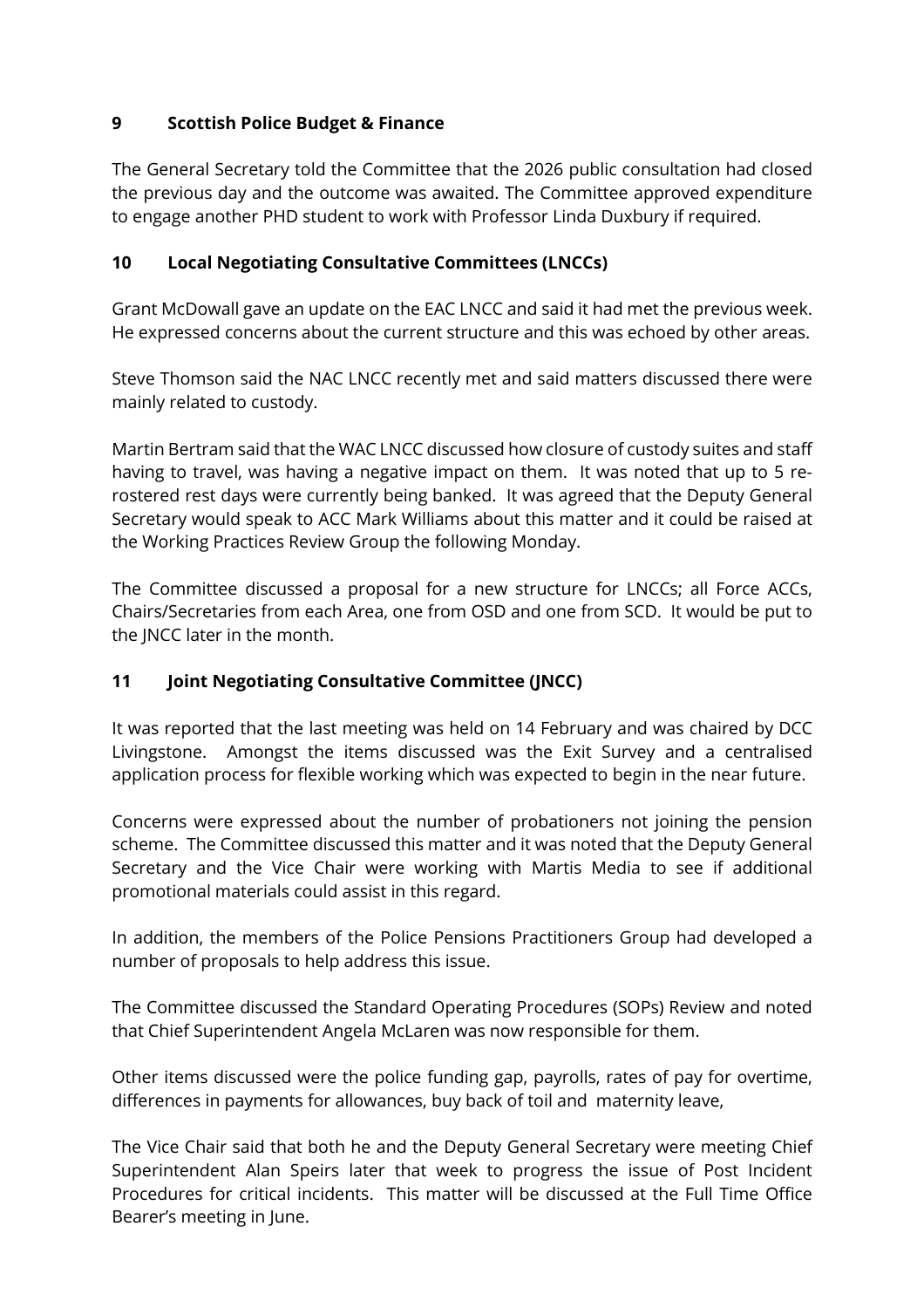# **12 Finance Standing Committee (FSC)**

The Finance Standing Committee met on 19 April and the Minute was circulated with JCC Circular 19 of 2017.

It was reported that the FSC had discussed how the money in the Members' Benefit Trust could be used to benefit members. Suggestions included gym memberships, a holiday home portfolio and student accommodation.

The General Secretary said that around 800 members were not subscribing to the Voluntary Fund and said that it was the intention to hold an amnesty in September/October where officers would be able to join the Fund with no penalty upon approval by the Trustees. This was agreed by the Committee.

The General Secretary reported that he had received a letter from ACC Wayne Mawson, Convenor of Glasgow Police Pipe Band requesting financial support for the Band. The Committee agreed to donate £10,000 per year for three years.

# **13 Legislation and Regulation Standing Committee**

The Legislation and Regulation Standing Committee last met on 18 January and the Minute was circulated with JCC Circular 5 of 2017.

# **14 Operational Duties Standing Committee**

The Operational Duties Standing Committee met on 19 April and the Minute will be circulated when available. The Committee discussed post incident procedures and were informed that an agreement had been secured with DCC Johnny Gwynne regarding this.

The Armed Policing Monitoring Group meeting had been rescheduled for 16 June and it was expected that TASER would be discussed there.

The Committee discussed the Annual Leave Pilot in E Division and said the matter would be further discussed in July.

## **15 Conduct Subject Committee**

The Conduct Standing Committee met on 18 April and the Minute was circulated with JCC Circular 19 of 2017. An update was given on behalf of the Conduct Secretary by Amanda Givan. She said that positive feedback had been received in relation to the inputs given at Conference by Vic Marshall and the Professional Standards Department.

It was noted that in the AGS (Conduct)'s absence, Gary Mitchell would be the single point of contact for all ASPS and PIRC related enquiries and Amanda Givan would be the contact for enquiries relating to PSD. She asked that she is copied into all applications for legal advice and assistance.

Members were reminded that consideration should be given to early applications for legal advice and assistance, even if a Regulation 15 pack had not been issued. It was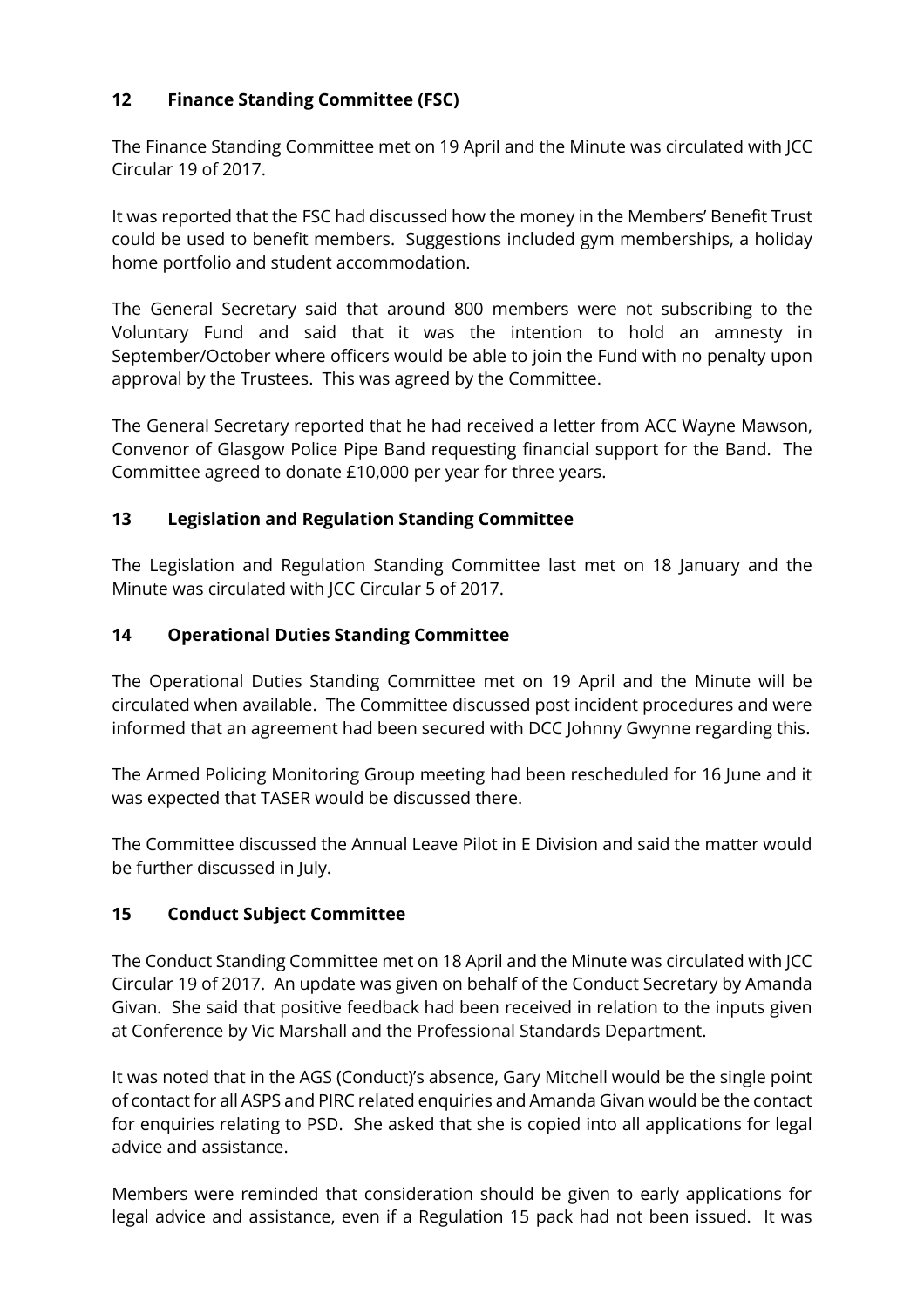noted that the subject officer's position regarding every allegation should be submitted along with their reasons for requesting a solicitor.

Members noted that very positive feedback had been received relative to the recent training days that were held in particular to the examination and it was anticipated that the bank of questions would be expanded. All three area leads are trained to 'trainer level' and at least two trainers will continue delivering this to ensure consistency across the country.

# **16 Equality Subject Committee**

The Equality Standing Committee met on 18 April and the Minute was circulated with JCC Circular 19 of 2017.

The AGS (Equality) said that a meeting had been held with the Official Side (OS) on 20 April in Livingston to discuss the Equal Pay Audit. Good progress was made and an action plan was being prepared by them.

He reported that the carer's document which had been circulated for consultation has led to further discussions between the SPF and the Force, and the difficulties previously highlighted by SPF had been reported in relation to SCOPE and its abilities.

He said that he attended an Equality Leaders Seminar hosted by PFEW at the end of April and issues discussed were Ill health retirement, Performance for attendance, and Performance and Job Related Fitness Tests.

A meeting was held between SPF and the PSoS representative for the National Police Autism Association which is the newest staff association covering all aspects of autism related conditions including dyslexia and Asperger's syndrome. Information from that meeting has been shared with the area Equality Leads.

## **17 Health and Safety Subject Committee (H&S)**

Brian Jones was elected as AGS (H&S) at Item 3 of this Agenda and provided an update. He said that the Health and Safety Committee met on 18 April and the Minute was circulated with JCC Circular 19 of 2017. He reported that there was a recommendation from the H&S Committee to the JCC that funding be provided for a review of all officer safety equipment. This was discussed and agreed.

He further reported that Area updates had been given at the meeting and said that amongst the issues discussed were C3 and the closure of area control rooms, remote supervision in custody suites, deployment of firearms and Taser, the redistribution of equipment from the vest to the utility belts and the lack of first aid training.

He said that the Joint UK H&S meeting has taken place on 20 April in Birmingham and the Minute was awaited. The main issues raised there were; the potential breach of working time regulations by all ranks with the apparent lack of management of operational risk, body armour, driver training standards and water safety training guidance.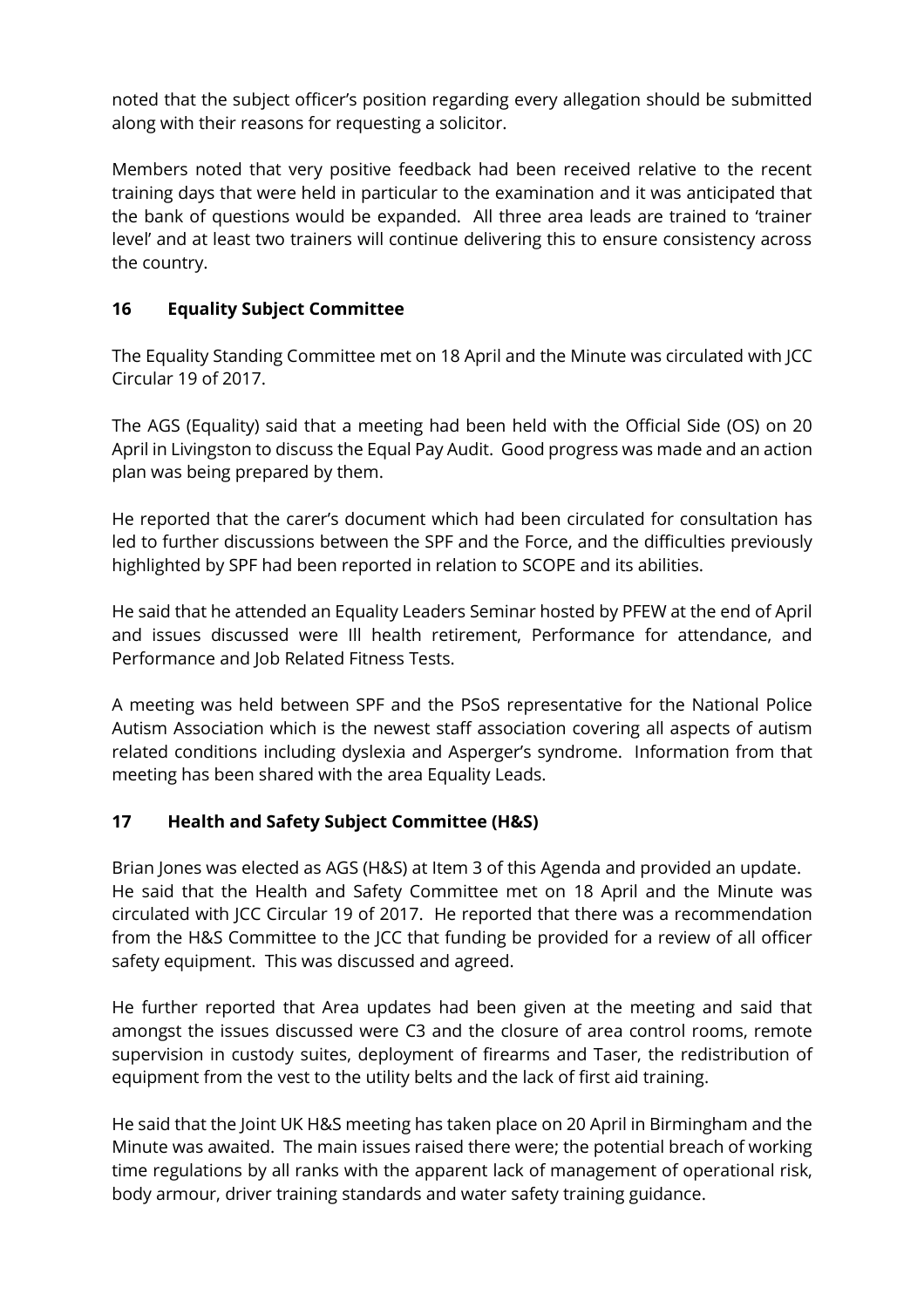The NPCC Health, Safety and Welfare group met on 27 April in London and the main items discussed were; the introduction of an agreed Water Rescue guidance, shift workers and driver safety.

The National Vehicle Users Group met on 3 May in Dalmarnock. The main issue discussed was the additional funding provided by the SPA which had purchased 309 new vehicles and the agreement of £5.5m budget for 2017/18.

The UPPE group met on 8 May at the SPC where no significant issues of concern were raised. Tick repellent spray had been purchased and fabric motor cyclist suits are to be purchased in the near future.

#### **18 Police Related Charities**

### Police Treatment Centre (PTC)

A meeting was to be held the following day. The SPF Chair was elected as a PTC Trustee to represent Inspectors and would attend her first meeting in June. It was noted that the PTC in Auchterarder now had two therapy dogs.

#### **St George's Trust**

A meeting was to be held the following day. There was no update.

#### Scottish Police Bravery Awards

The Bravery Awards will be held on 30 November in Edinburgh and PMAS will be sponsoring the event again. The closing date for nominations is 31 August 2017 and preparations are well underway.

#### Police Dependants' Trust

It was reported that work was ongoing relative to mental health issues and it was noted that the CEO had been given a budget to further develop this.

#### National Police Memorial Day

It was noted that the next Memorial Day would be held on 23/24 September in 2017 in Cardiff. The event would be held in the Royal Concert Hall, Glasgow on 29 September.

The Committee noted that Joe and Sharon Holness had now retired and their replacement was being sought. The Committee recorded their appreciation for the phenomenal work Joe and Sharon had delivered for the NPMD in all their years with the charity.

#### Police Charities UK

It was noted that the website was now live and provided links to all other police related charities.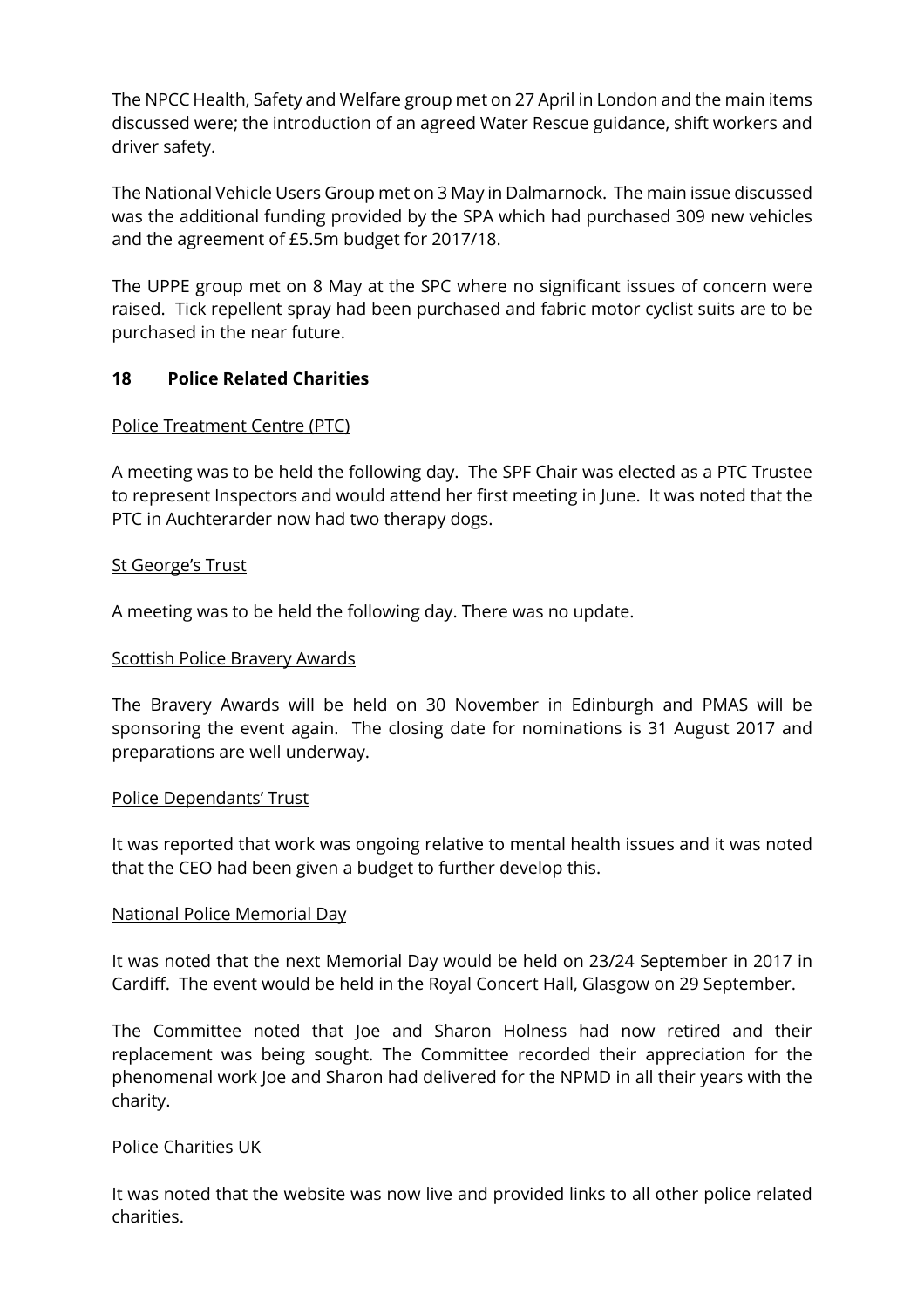It was further noted that the covenant was being reworded.

## **19 JCC Circulars Issued Since Last Meeting**

A paper was circulated and was noted.

# **20 Standard Operating Procedures (SOPs) Issued Since Last Meeting**

A paper was circulated and noted.

### **21 EuroCOP/ICPRA**

The General Secretary reported that the last ICPRA meeting was held on 12/13 May 2017.

The last meeting of EuroCOP was held on 3 May 2017.

The next meeting will be held in the autumn where it is expected that Brexit will be discussed.

### **22 National Selection Panels for Promotion**

The Vice Chair said that the panels continue and invitations had been sent to all three areas for volunteers to sit on them as Observers. It was agreed that it was not necessary to attend all of them.

## **23 Motions – Conference 2017**

#### **The following motions were carried at Conference 2017.**

#### **Motion 1**

*"That this Area Committee asks Conference to ask the JCC to approach the Scottish Government to engage with the Lord Advocate to seek parity when dealing with Police Officers as victims of Crime."*

#### **This was remitted to the Operational Duties Standing Committee.**

## **Motion 2**

*"That this Central Conference asks the Joint Central Committee to seek an amendment to Section 51 of the Police, Public Order and Criminal Justice (Scotland) Act 2006 to extend football banning orders to include any person merely found in possession of pyrotechnic devices".*

## **This was remitted to the Legislation & Regulation Standing Committee.**

## **Motion 3**

Following the terrorist attack on Westminster Bridge and at the Palace of Westminster on the 22<sup>nd</sup> March, the Scottish Police Federation will debate the following emergency motion at their Conference on the 28<sup>th</sup> March 2017.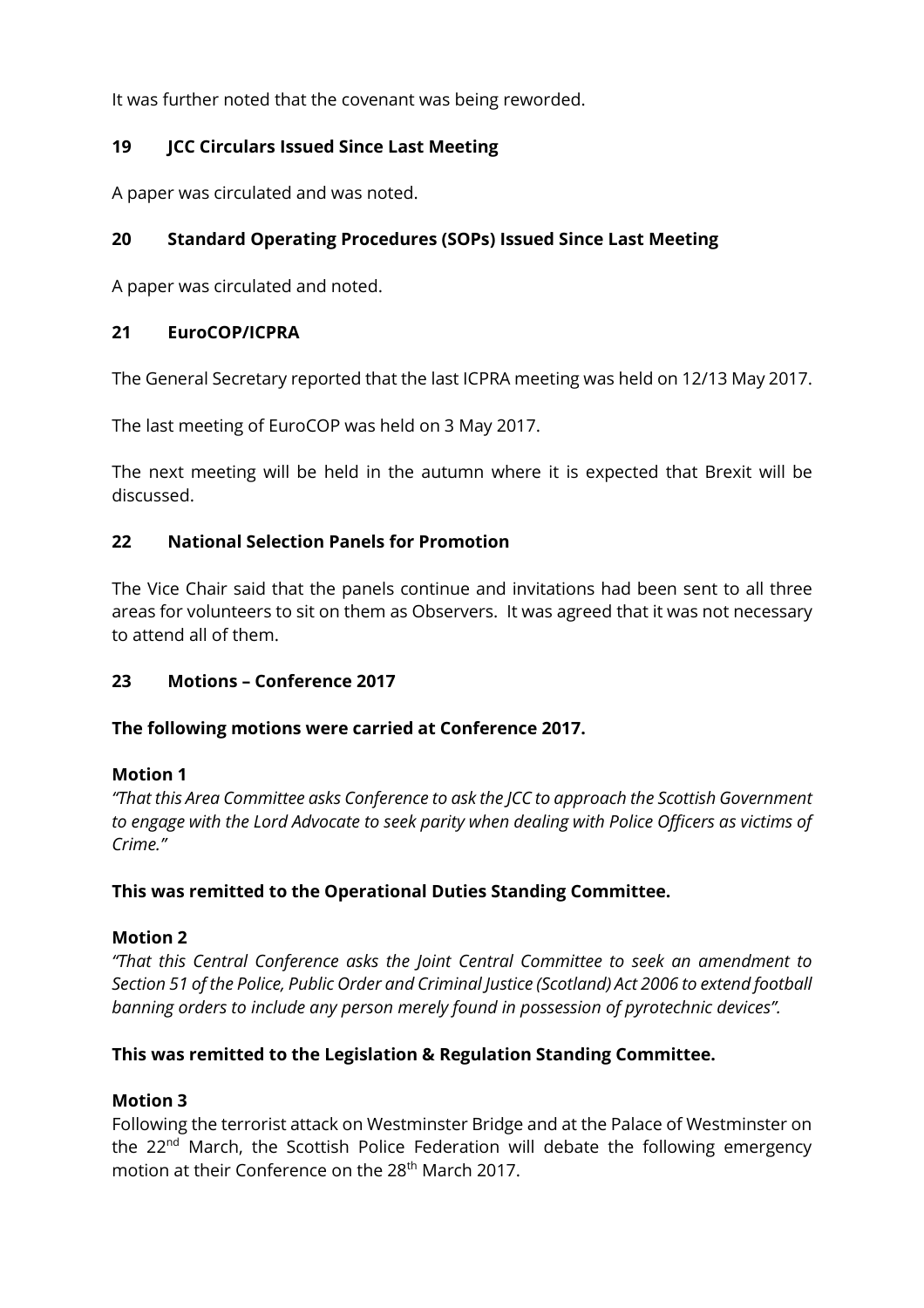*"In light of the recent brutal and savage murder of Police Constable Keith Palmer in a terrorist attack, that Conference discusses the policing responses and readiness of the Police Service in Scotland to deal with the terror threat.*

*Specifically that Conference discusses whether the fight against terrorism risks being undermined by drastic cuts to the policing budget, the erosion of community based policing, and whether officers have sufficient personal protective equipment (including firearms) to be able to protect themselves in the event of a terrorist incident."*

# **It was agreed that this motion would continue to be progressed through various groups and be raised at the Firearms Monitoring Group in June.**

# **24 Motions – EAC**

The following motion was remitted by the EAC and was carried.

*"This East Area Committee asks JCC to make representation to have paragraph 5 of the Criminal Injuries Compensation Scheme 2012 recognise that it is not part of an individual's duty to be injured as direct consequence of a criminal act. "*

# **It was agreed that this motion would be remitted to the Legislation & Regulation Standing Committee in the first instance.**

### **25 Correspondence**

The General Secretary identified and made available to the Committee, a number of items of correspondence.

#### **26 Competent Business**

It was noted that Phil Maguire was working in the West Area office to cover for Malcolm Macdonald who was currently off sick.

The General Secretary said that he had received numerous letter of thanks in relation to Conference and said he would be meeting Jim Halstead, Taser in the near future. It was noted that work had begun in preparation for Conference 2019 which will be the Centenary Conference.

It was reported that the group insurance scheme had all been transferred to Phillip Williams and all information would be put online as soon as possible.

The Committee discussed the new SPF website and it was noted that work was ongoing.

The Committee discussed Twitter and Facebook and in particular accounts raised in the name of individuals and divisions. Members were aware of the dangers and the pitfalls and were of the view that the only official Federation spokespeople were members of the JCC.